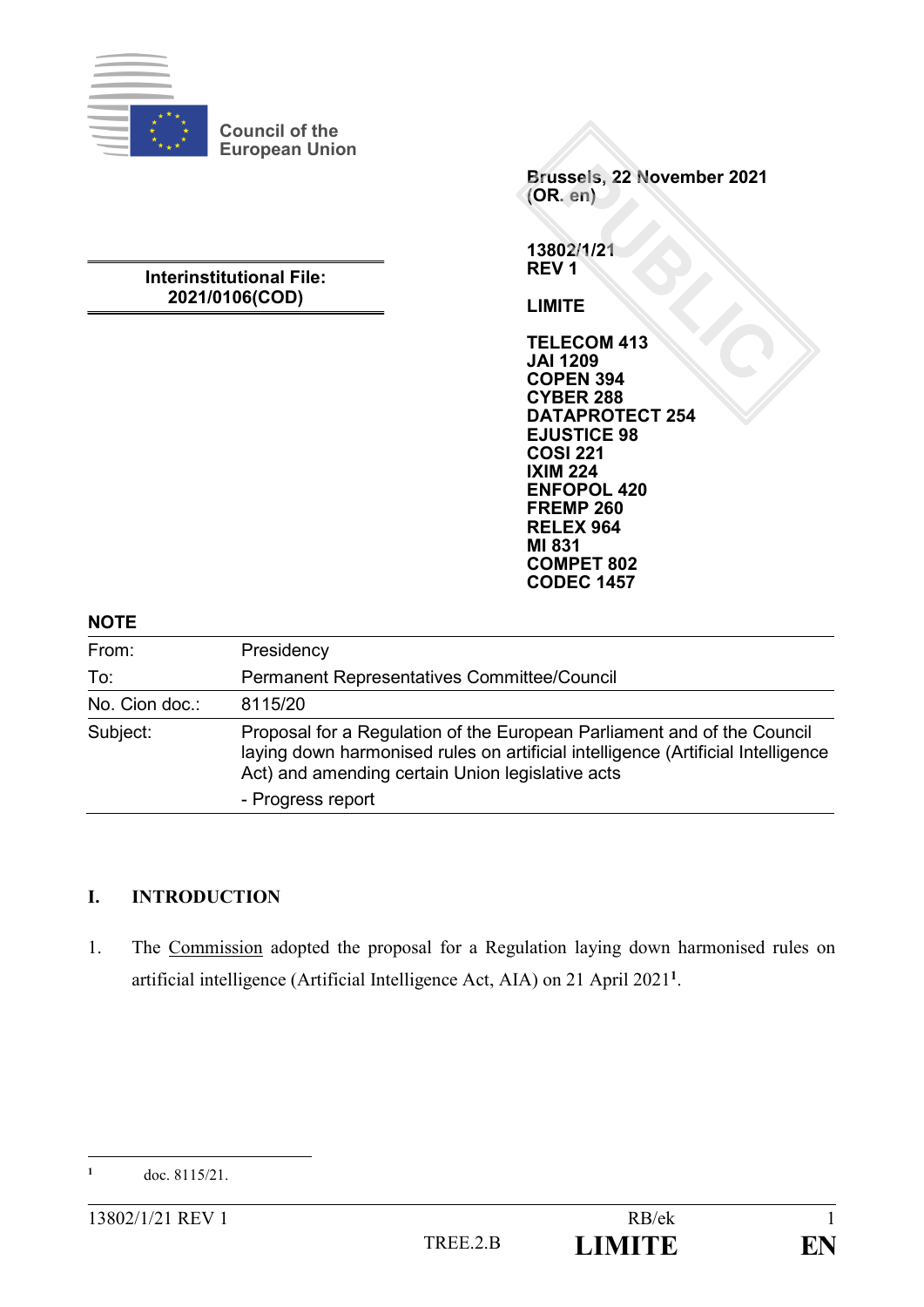- 2. The objectives of the Commission proposal, which is based on Articles 16 and 114 TFEU, are to ensure that AI systems placed on the Union market and used in the Union are safe and respect existing law on fundamental rights and Union values, to ensure legal certainty in view of facilitating investment and innovation in AI, to enhance governance and effective enforcement of existing law on fundamental rights and safety, and to facilitate the development of a single market for lawful, safe and trustworthy AI applications, while preventing market fragmentation.
- 3. The European Parliament, has announced referral of the file to the Committee on Internal Market and Consumer Protection (IMCO). IMCO nominated the rapporteur for the file Brando BENIFEI (S&D, Italy). The final decision of the attribution of the file among the EP Committees is pending.
- 4. The European Economic and Social Committee and the European Committee of the Regions were both consulted on the proposal, with formal requests for opinions sent to both institutions on 15 June 2021 and 24 June 2021, respectively. The European Economic and Social Committee delivered its opinion on the proposal on 22 September 2021<sup>2</sup>, while the opinion of the European Committee of the Regions is still pending.
- 5. The European Central Bank was requested to provide its opinion on certain aspects of the proposal, which fall within its field of competence or within its responsibilities. The formal request was sent by the Council on 3 November 2021, and the opinion is still pending.
- 6. On 18 June 2021 the European Data Protection Board (EDPB) and the European Data Protection Supervisor (EDPS) issued a joint opinion on the proposal<sup>3</sup>.

1

<sup>&</sup>lt;sup>2</sup> EESC opinion on the Proposal for a Regulation of the European Parliament and of the Council laying down [harmonised rules on artificial intelligence \(Artificial Intelligence Act\) and amending certain union legislative](https://www.eesc.europa.eu/en/our-work/opinions-information-reports/opinions/regulation-artificial-intelligence)  [acts.](https://www.eesc.europa.eu/en/our-work/opinions-information-reports/opinions/regulation-artificial-intelligence)

<sup>&</sup>lt;sup>3</sup> [EDPB-EDPS Joint Opinion 05/2021.](https://edpb.europa.eu/our-work-tools/our-documents/edpbedps-joint-opinion/edpb-edps-joint-opinion-52021-proposal_en)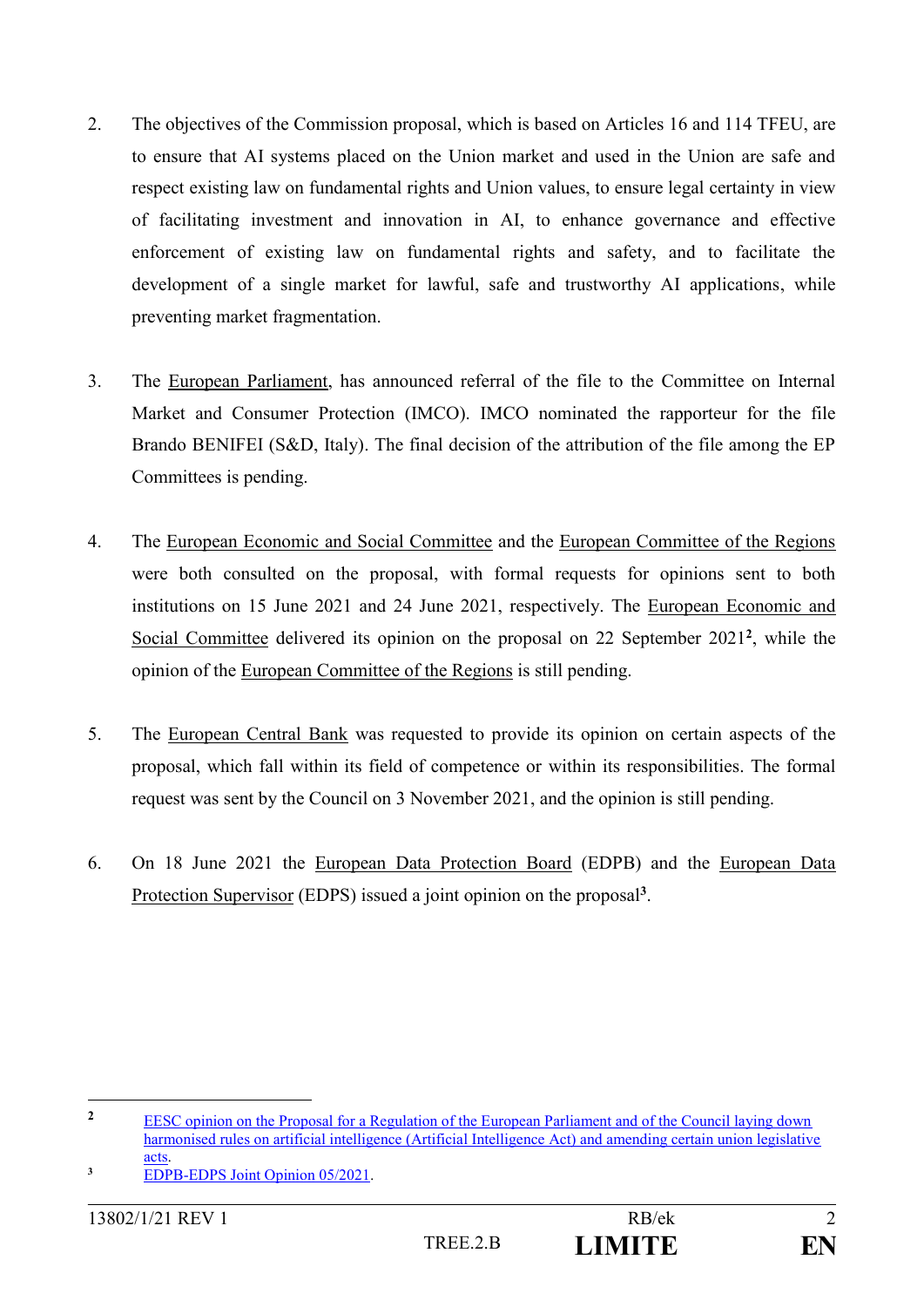## **II. WORK WITHIN THE COUNCIL**

- 7. In the Council, the examination of the proposal has been carried out in the Working Party on Telecommunications and Information Society (hereinafter: WP TELECOM). The WP TELECOM started discussing the proposal under the PT Presidency during several meetings held between April and June 2021. In addition to this, on 8 June 2021 the PT Presidency organized a dedicated workshop aiming to present and discuss with the Member States some key regulatory choices and building blocks of the proposed AIA.
- 8. The analysis of the proposal was continued in the WP TELECOM under the SI Presidency during the meetings held on 6 July, 7 and 21 September, 5, 12 and 26 October, and 9 and 16 November. During these meetings the entire text of the proposed regulation was presented in detail by the Commission and preliminarily discussed by the delegations. Additionally, the SI Presidency organised in parallel five online workshops on 15 July, 31 August, 20 and 27 September, and 7 October. The workshops were open to participation by experts from the capitals and their agendas mirrored the agendas of the preceding meetings of WP TELECOM devoted to the AIA, with a view to providing additional opportunities for more detailed indepth discussions and Q&A sessions on topics covered during the presentations in WP TELECOM.
- 9. Apart from the analysis conducted by members of WP TELECOM, on 30 September a dedicated online workshop was held to examine in more detail the implications of the proposal in the area of justice and home affairs. The workshop was a follow-up to the discussions on the AIA proposal which were held by interior and justice ministers during their informal meeting on 17-18 July 2021, and it was open to participation by experts from both JHA and TELECOM communities. These discussions focused on the definition of an AI system, on the actual impact of the proposal on the justice and home affairs area in terms of procedures, costs and availability of products and services especially in, but not limited to, the high-risk categories, and on the approach to the use of AI systems for law enforcement purposes, in particular with regard to the use of real-time remote biometric identification in public spaces.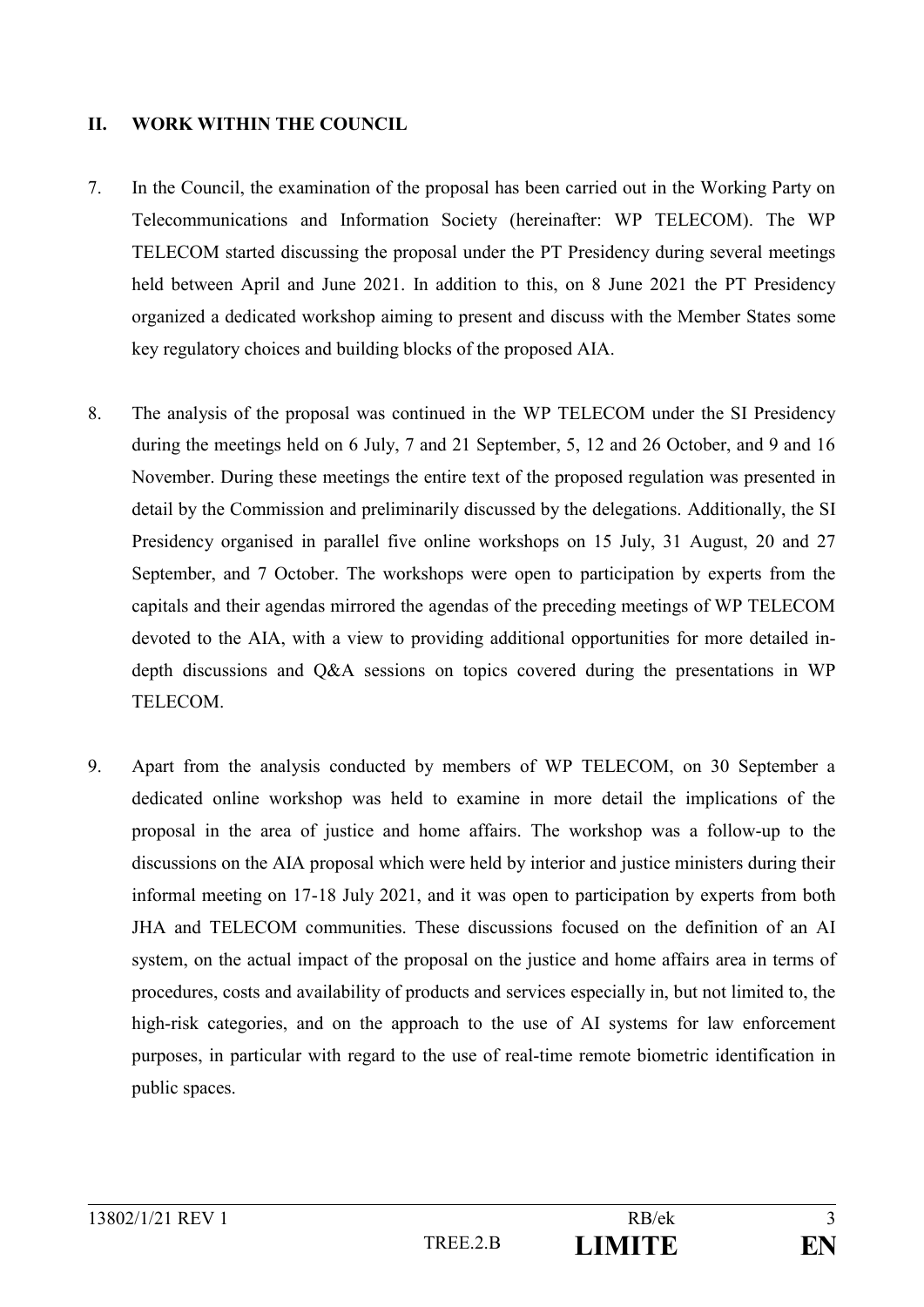- 10. On 15 October 2021, the SI Presidency organised a half a day informal Council of telecom ministers devoted exclusively to the AIA proposal. The meeting was held in a VTC format and its main objective was to provide a political steer for the ongoing discussions at the technical level. The ministers confirmed their support for the horizontal and human-centric approach to regulating AI and stressed that with this regulation the EU can take the global lead for setting standards in this area. However, they also pointed to a number of issues that require further work, in particular as regards the scope, the definitions, setting precise and technically feasible requirements for high-risk AI applications, and ensuring that the new regime does not create excessive administrative burden, in particular for SMEs and start-ups, as well as takes due account of sectorial specificities.
- 11. On 5 October 2021, the SI Presidency requested the delegations in WP TELECOM to provide written comments and drafting suggestions on the first 29 articles of the proposed regulation, with a view to start working on the first, partial compromise text of the proposal. Following this request, 18 Member States provided their written contributions.
- 12. Based on the written submissions from the delegations, as well as taking into account the input from the discussions held within the Council, the SI Presidency drafted the first, partial compromise proposal and [*presented it to the delegations during the meeting of WP TELECOM on 30 November 2021*]. The main areas addressed by the SI Presidency in the partial compromise are described herein:

#### a) **Scope**

13. The scope of the proposal has been clarified, with the main change consisting of the addition of an explicit reference to the exclusion of national security from the scope of the proposed regulation. This is in accordance with Article 4(2) of TFEU, which provides that national security remains the sole responsibility of each Member State.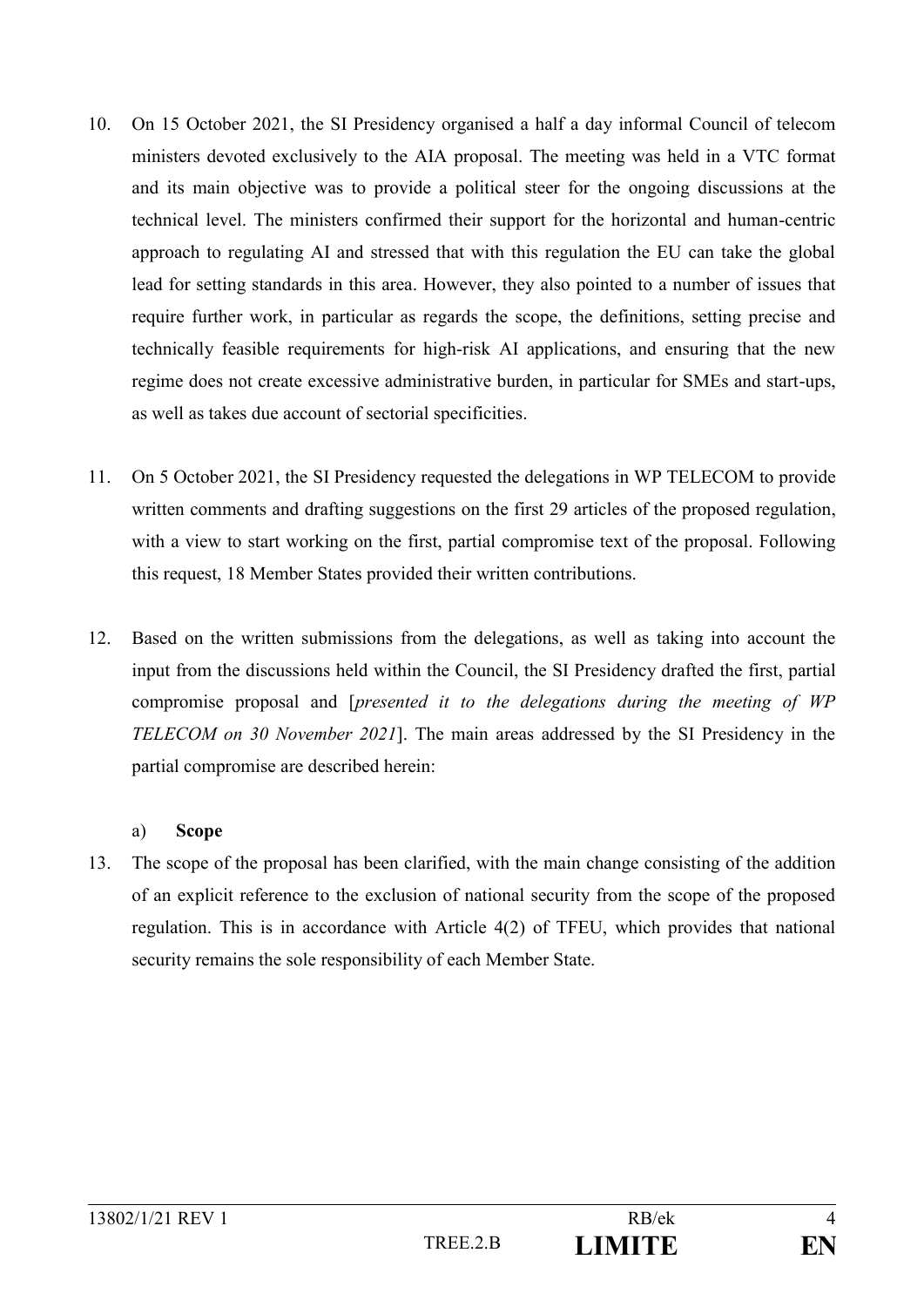14. Similarly, it has been clarified that the AIA should not apply to AI systems and their outputs used for the sole purpose of research and development.

## b) **Definitions**

- 15. A number of definitions have been fine-tuned in the compromise proposal and new ones have been added. Notably, the definition of an AI system has circumscribed to ensure more legal clarity and to better reflect what should be understood by an AI system for the purposes of the AIA, with an explicit reference indicating that any such system should be capable of determining how to achieve a given set of human defined objectives by learning, reasoning or modelling. This change is also intended to prevent the inclusion in the scope of the proposed regulation of more traditional software systems that are normally not considered as artificial intelligence. In relation to this modification, the list of techniques and approaches in Annex I has also been refined to ensure more clarity on which systems are covered by this definition.
- 16. Furthermore, some definitions of various regulated actors have been improved (e.g. provider, user, authorised representative) or added (e.g. manufacturer), in order to better explain their roles and obligations within the AI value chain. Also, the definitions relating to biometrics have been fine-tuned in line with the changes introduced in the corresponding provisions.

# c) **Prohibited AI practices**

- 17. As regards prohibited AI practices, the compromise text contains the extension of the prohibition of using artificial intelligence for social scoring also to private actors, in order not limit this practice only to the public sector.
- 18. Concerning the use of 'real-time' remote biometric identification systems in publicly accessible spaces by law enforcement authorities, it has been clarified that such systems could also be used by other actors, acting on behalf of law enforcement authorities. Also, the objectives for which law enforcement should be allowed to use 'real-time' remote biometric identification, as well the related authorisation process, have been extended.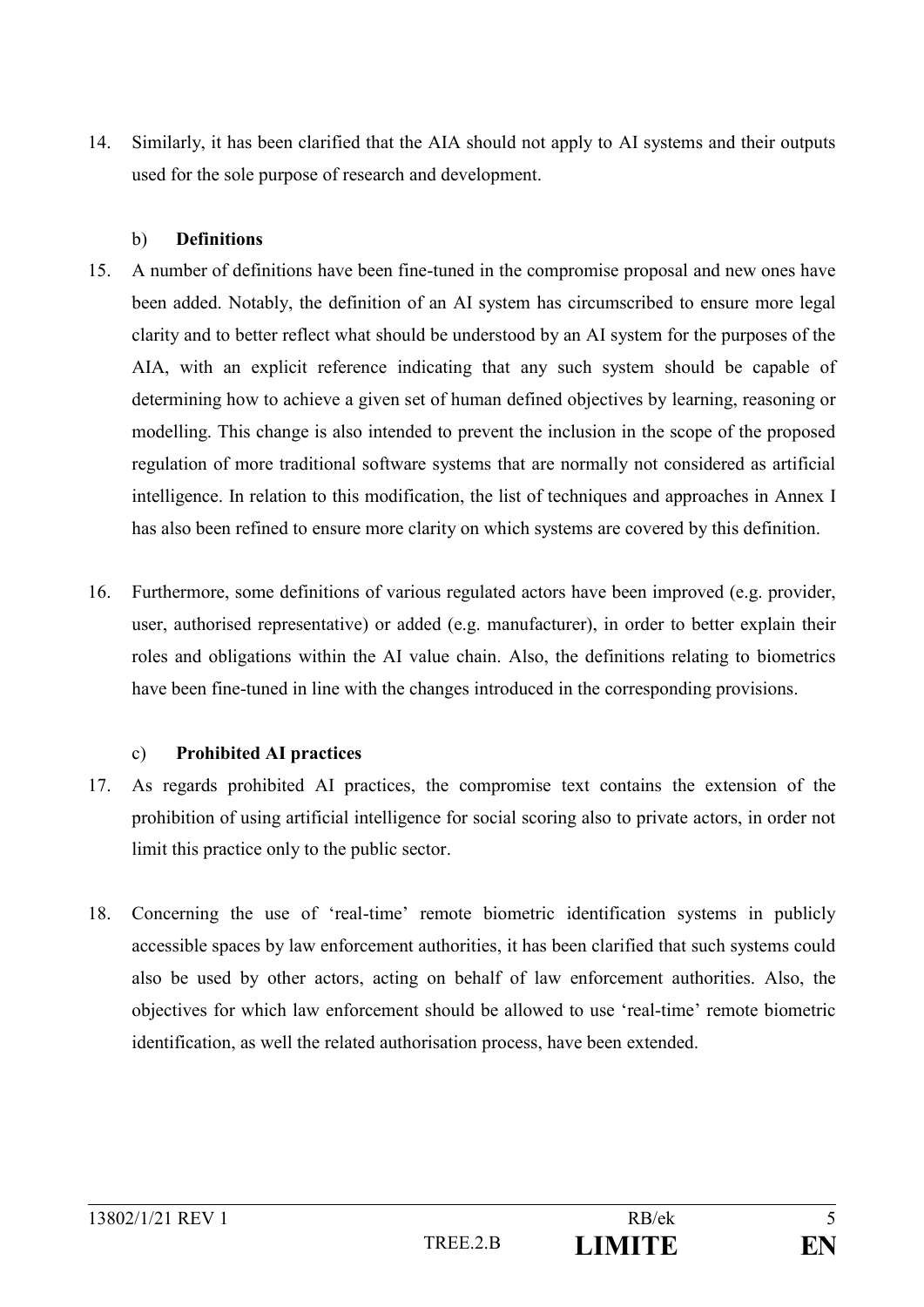19. Furthermore, the provision prohibiting the use of AI systems that exploit the vulnerabilities of specific group of persons has been modified and it now also covers persons who are vulnerable due to their social or economic situation.

## d) **Classification of high risk AI systems**

- 20. The provisions defining the rules for classification of high risk AI systems have been thoroughly revised to ensure better legal clarity and readability of the text. Furthermore, the list of areas and use cases of high risk AI systems in Annex III has been revised and extended to include digital infrastructure and the protection of environment. As regards high risk use cases in the area of law enforcement, crime analytics has been removed from the list, and the range of systems for detection of deep fakes falling under the high risk category has been narrowed down.
- 21. Moreover, a new title has been added to account for situations where AI systems can be used for many different purposes (general purpose AI), and where there may be circumstances where general purpose AI technology gets integrated into another system, without the provider of the general purpose AI system having any or only limited influence over the compliance with obligations of the regulation.. The proposed new article clarifies that any operator specifying an intended purpose of a general-use AI systems and placing it on the market or putting it into service for such a purpose should be considered as a provider.
- 22. In relation to the conditions for the amendments to Annex III as in Article 7, further updates have been made to the criteria for such amendments to ensure more legal clarity.

# e) **Exercise of delegation**

23. The provisions regarding possibility of updating the list of artificial intelligence techniques and approaches as defined in Annex I and also the provisions concerning the updates of the list of high risk AI systems in Annex III through delegated acts have been significantly clarified, whereby the Commission will present a report on the assessment of the need for such changes to both the European Parliament and the Council on a regular basis.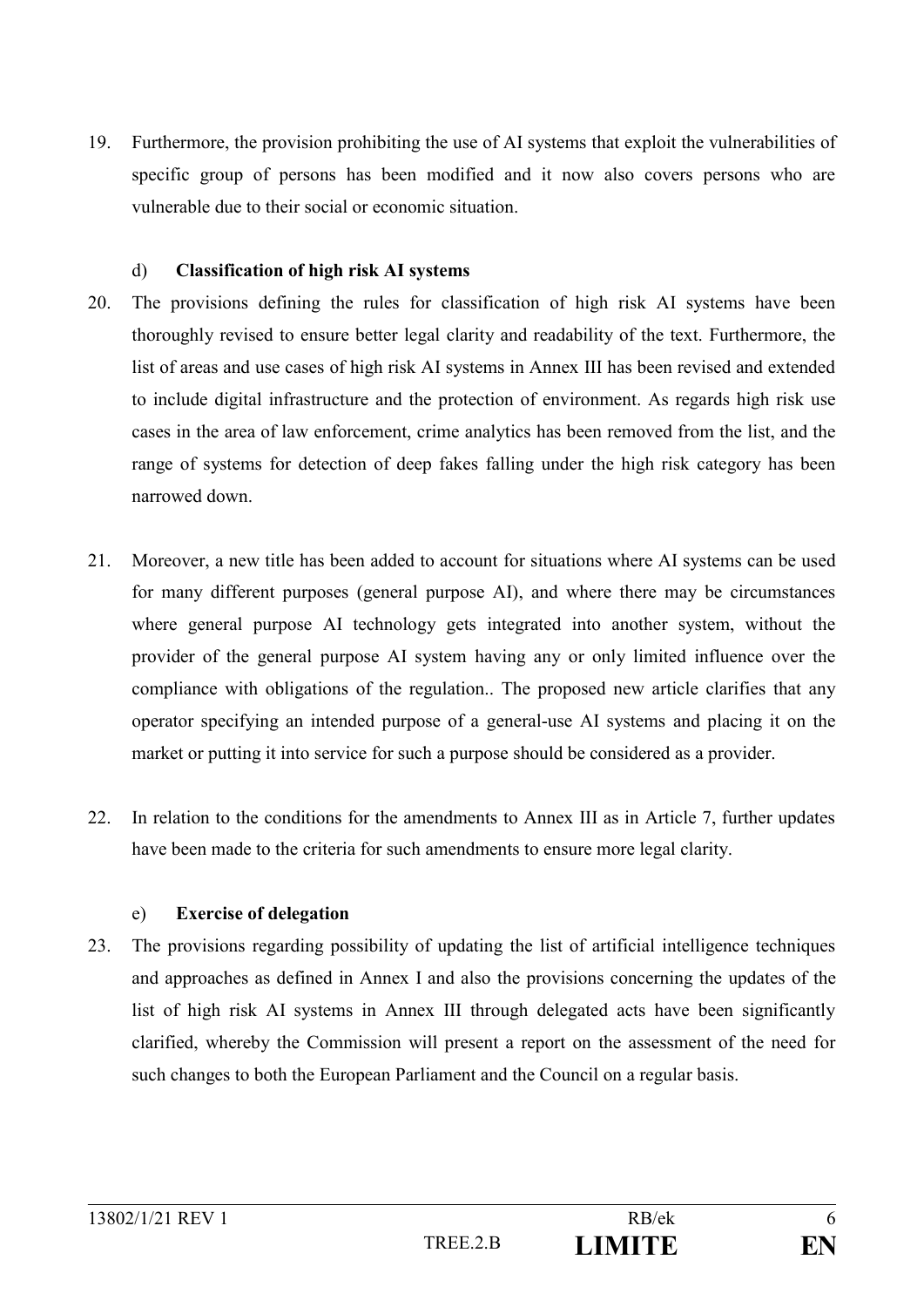## **III. MAIN OUTSTANDING ISSUES**

24. Apart from the questions directly addressed in the compromise proposal and outlined above, the following points have been identified by the SI Presidency as additional, potentially more complex issues that will require further analysis during subsequent discussions on the proposal:

#### a) **Requirements for high-risk AI systems**

25. Many delegations have indicated that the requirements for high-risk AI systems, as provided in Chapter 2 of Title III of the proposal, are sometimes slightly vague and should be better defined. To make it less burdensome for businesses to comply, some practical guidance on how to meet them would need to be provided, for instance as regards quality and suitability in the context of the requirements concerning data, and an appropriate type and degree of transparency in the context of information to users. The interplay between the requirements for high-risk AI systems as set out in the proposal and the future relevant standards was also raised as a topic that would require further discussions. It is also important to note that some of the requirements set out in Chapter 2 are considered to be too stringent. For example, the requirement that training, validation and testing data sets should be free of errors and complete appears to be almost impossible to meet in most scenarios. A number of delegations stressed that while this should be the case to the greatest extent possible, it should not be an absolute requirement.

#### b) **Responsibilities of various actors in the AI value chain**

26. Several Member Stated noted that AI system providers will carry most obligations and requirements set out in the AIA Act. However, in view of the fact that AI systems are developed and distributed through complex value chains, where boundaries between different actors are not always clearly delineated, it may be relevant to re-evaluate the allocation of responsibilities and roles, in order to better reflect the reality of designing an AI system, putting in on the market or operating it.